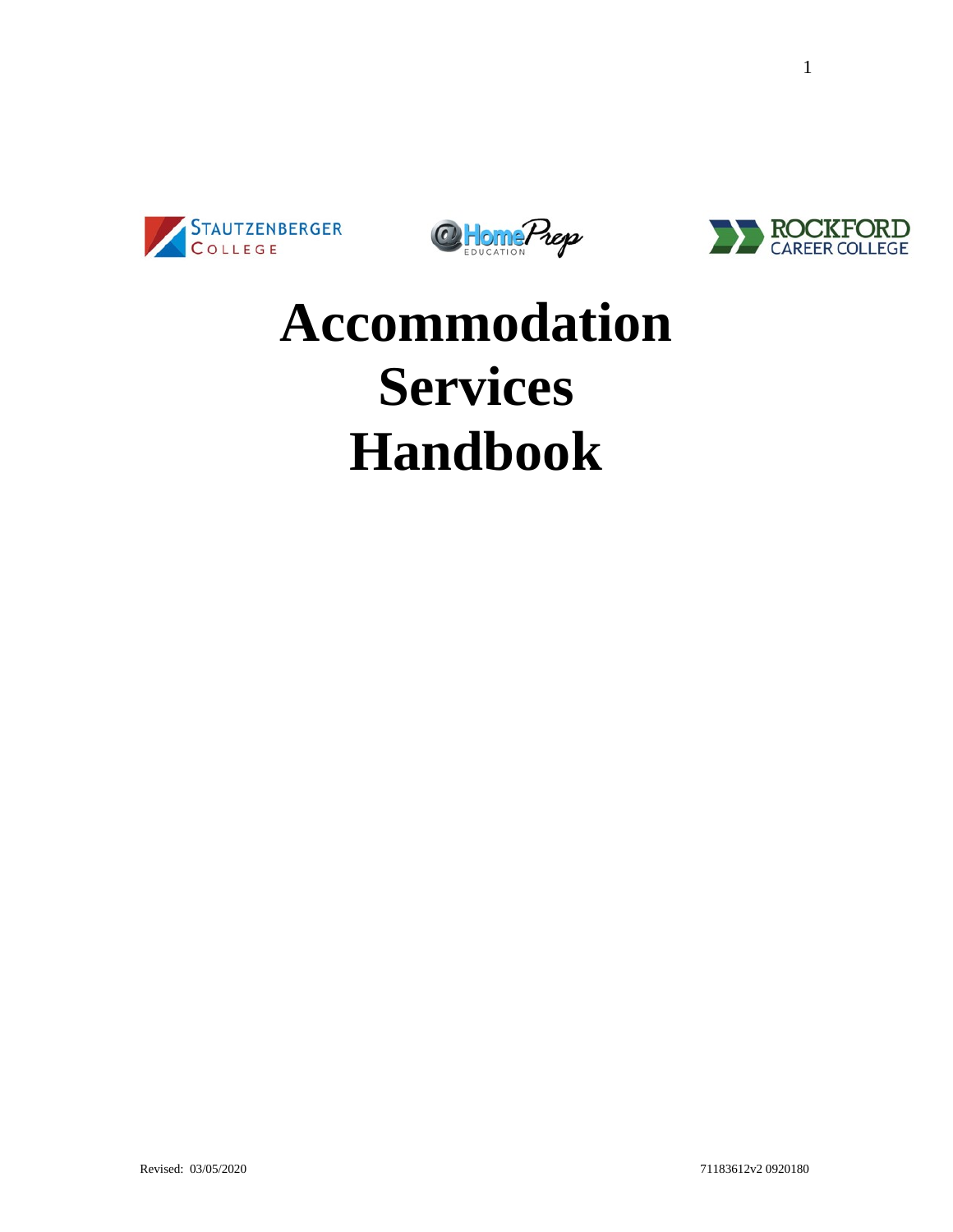American Higher Education Development Corporation ("AHED") is committed to providing accommodation services to students with disabilities consistent with the law.

Accommodation Services are managed by each AHED school's Disability Services Coordinator, the Accomodation Services Offices at each AHED school, and by AHED's Compliance Officer, whose contact information is listed at the end of this Handbook. The purpose of our Accommodation Services is to provide assistance to students with diagnosed disabilities to maximize their academic potential, and to minimize various physical and attitudinal barriers. AHED has created this Accommodation Services Handbook to address common questions regarding the services available to students with disabilities that limit a major life activity and to explain in detail the procedures necessary to secure them. It is our goal that all students are given the opportunity to succeed.

The student should note that AHED and the AHED family of schools are not required to modify, waive, or make substitutions for coursework or other requirements that would fundamentally alter or compromise the integrity of an academic program. The Disability Services Coordinator at your campus will gladly discuss your disability with you, and offer advice on how to ensure that your needs are met. Following is a summary of services and accommodations that are available to our students with disabilities and the policies that students must comply with in order to obtain these services. If you have a question not addressed in this Handbook, please contact your campus Disability Services Coordinator.

#### **How to Obtain Reasonable Accommodations:**

The term "reasonable accommodation" is at heart a balancing act between the needs of students with disabilities, the educational program's purpose, and the financial and physical limits of higher education institutions. It applies to a request for accommodation, modification or adjustment to a facility, course, program, service or activity that may afford an otherwise qualified student who has a disability with an equal opportunity to attain the same level of performance, benefits and/or privileges as are available to a student who is without a disability.

To determine whether a requested accommodation is reasonable, the Disability Services Coordinator and Accommodation Services staff will seek information from staff and faculty regarding essential standards for courses, programs, services, activities and facilities. In consultation with the appropriate Disability Services Coordinator and/or Accommodation Services staff, AHED's Compliance Officer makes the ultimate determination of whether a specific request for accommodation will be granted.

**Please note:** Neither AHED nor any AHED school is required to modify any element of a course or program that is deemed essential to the curriculum.

#### **Rights and Responsibilities**

Students with disabilities have the right to:

- 1. Equal opportunity to learn through reasonable accommodations, academic adjustments and/or auxiliary aids and services;
- 2. Equal access to programs, courses, services, activities and facilities offered through the AHED school they are attending;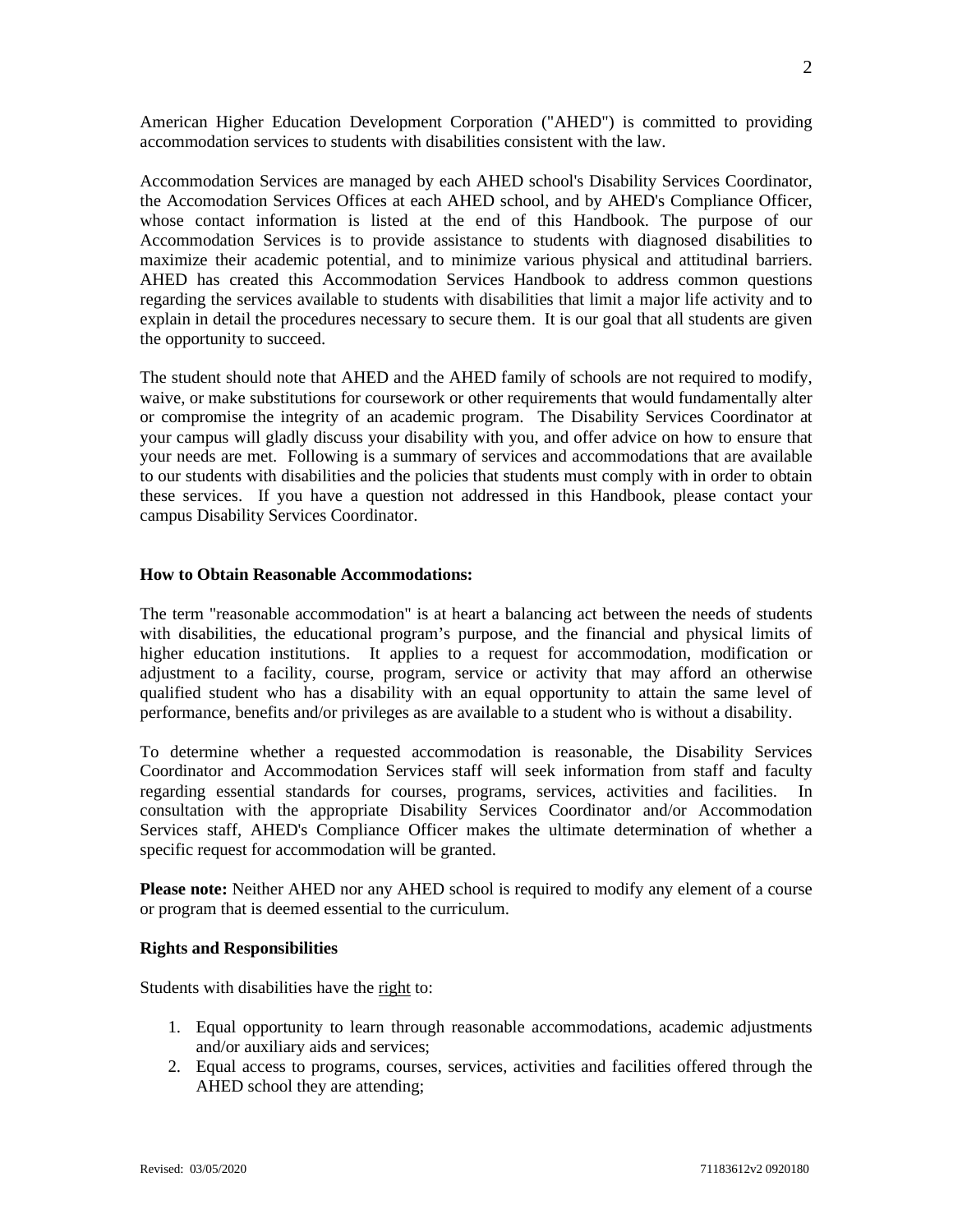- 3. Confidentiality of information regarding their disability, except as disclosure is necessary to provide accommodations and/or is required by law; and
- 4. Accessible formats of information, as is reasonably available.

Students with disabilities have the responsibility to:

- 1. Satisfy and maintain essential institutional qualifications and standards for courses, programs, services, and activities;
- 2. Follow all published procedures for securing reasonable accommodations;
- 3. Provide from a qualified licensed professional with the appropriate area of expertise comprehensive documentation that details the manner in which their disability limits their participation and supports each accommodation request; and
- 4. Identify themselves as an individual with a disability when an accommodation is needed, and to seek information, counsel and assistance as necessary.

AHED has the right to:

- 1. Identify and establish essential functions, abilities, skills, knowledge and standards for courses, programs, services, activities and facilities at its schools, and to evaluate all students (whether disabled or not) on these bases;
- 2. Request and receive current documentation that supports any request for accommodations;
- 3. Select among equally effective accommodations which to provide;
- 4. Refuse an unreasonable accommodation request that fundamentally alters a program or activity of an AHED school; and
- 5. Deny a request for an accommodation if documentation does not support the request or if documentation is not provided by a student.

AHED has the responsibility to:

- 1. Provide information to students in reasonable, accessible formats upon request;
- 2. Provide or arrange reasonable accommodations in courses, programs, services, activities and facilities;
- 3. Ensure that programs, services, activities and facilities, when viewed in their entirety, are available and usable in a reasonable, integrated and appropriate setting under the circumstances; and
- 4. Maintain appropriate confidentiality of records and communications.

#### **How Reasonable Accommodations Are Decided Upon**

When deciding whether a requested accommodation is reasonable, the appropriate Disability Services Coordinator, Accommodation Services staff and AHED's Compliance Officer will rely upon the following elements:

- 1. The appropriate documentation of the disability by a qualified professional and any recommendations made by the diagnosing professional;
- 2. A student's request for a given accommodation;
- 3. Barriers that might result from the documented disability in the campus environment;
- 4. Accommodations that might remove such barriers;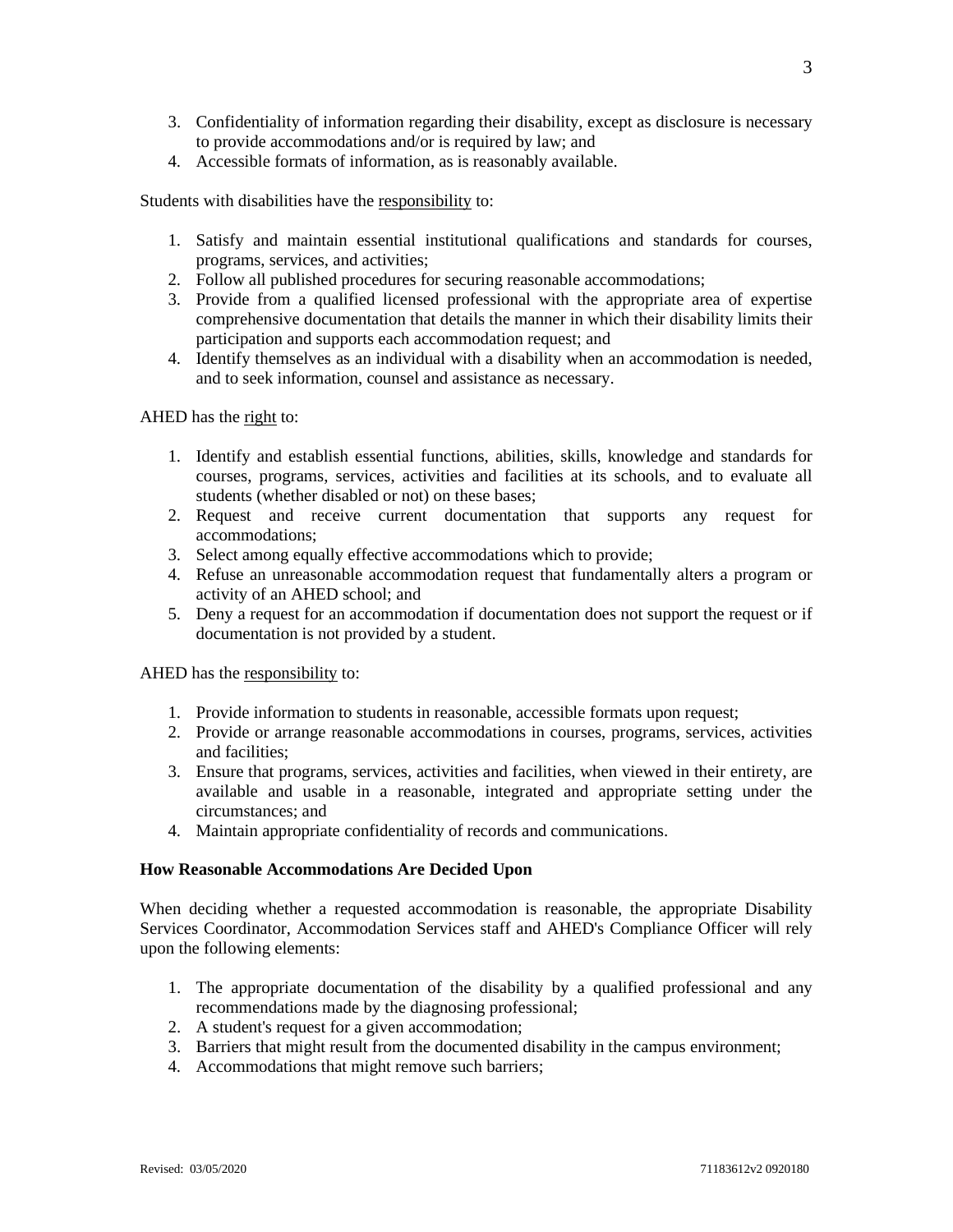- 5. Whether a student may obtain access to the course, program, service, activity or facility without a given accommodation (that is, whether the student is otherwise qualified for participation in the course or program);
- 6. The relative cost and burden of providing the accommodation given the size and resources of the school;
- 7. Whether or not essential elements of the course, program, service, activity or facility are compromised by the requested accommodation; and
- 8. Whether if, even after the accommodation is given, a student can perform the essential functions of the educational program.

Academic adjustments are based upon an individualized assessment of the student's needs. Ideally, initial accommodation requests should be made prior to the start of class so that the student has the necessary resources in place prior to attending class. All requests should be made in writing to the campus Disability Services Coordinator, who will coordinate the school's effort to provide assistance to students with diagnosed disabilities that substantially limit a major life activity.

Once the student has provided appropriate documentation from a professional qualified to diagnose his or her disability, submitted a written request for an accommodation to the Disability Services Coordinator, and met with the Disability Services Coordinator or Accommodation Services staff to discuss the accommodation services request, the Disability Services Coordinator will then invite faculty for courses in which the student is registered to review the accommodation services requested. Ultimately, AHED's Compliance Officer, after consulting with the campus Disability Services Coordinator, is responsible for determining whether a given request may interfere substantively with the requirements of a course. If he so determines, the student will be informed in writing within 14 days of the original request for accommodations and invited to appeal any negative decision on accommodations resulting therefrom. The student denied accommodations has the option to write a letter appealing the decision, including providing additional relevant information, to AHED's Compliance Officer within 14 days of the denial of services. AHED's Compliance Officer will respond in writing to the appeal within 14 days.

#### **Notification of Instructors**

The provision of accommodation services is a responsibility shared between the student, the Disability Services Coordinator or staff, faculty, and AHED's Compliance Officer. Each quarter, the student must meet with the campus Disability Services Coordinator or Accommodation Services staff to review and implement necessary accommodations (if any) for that quarter's classes. During the pre-quarter meeting between the student and the campus Disability Services Coordinator or staff, the student will be provided with a "Notice of Accommodation Plan." This Notice will confirm that a student has a documented disability and is entitled to specific accommodation services.

The Notice is given to the student to deliver in person to each Instructor so that the Instructor has an opportunity to discuss with the student the requirements of a given course and how best to ensure the accommodations requested may assist the student. At the bottom of each Notice is a signature line for each faculty member to sign and return to the campus Disability Services Coordinator within 14 days to confirm receipt of the Notice. There is also an area in which student and Instructor may note any specific concerns about the proposed implementation of the Plan in a given course. This Notice is the only information that Instructors are given about the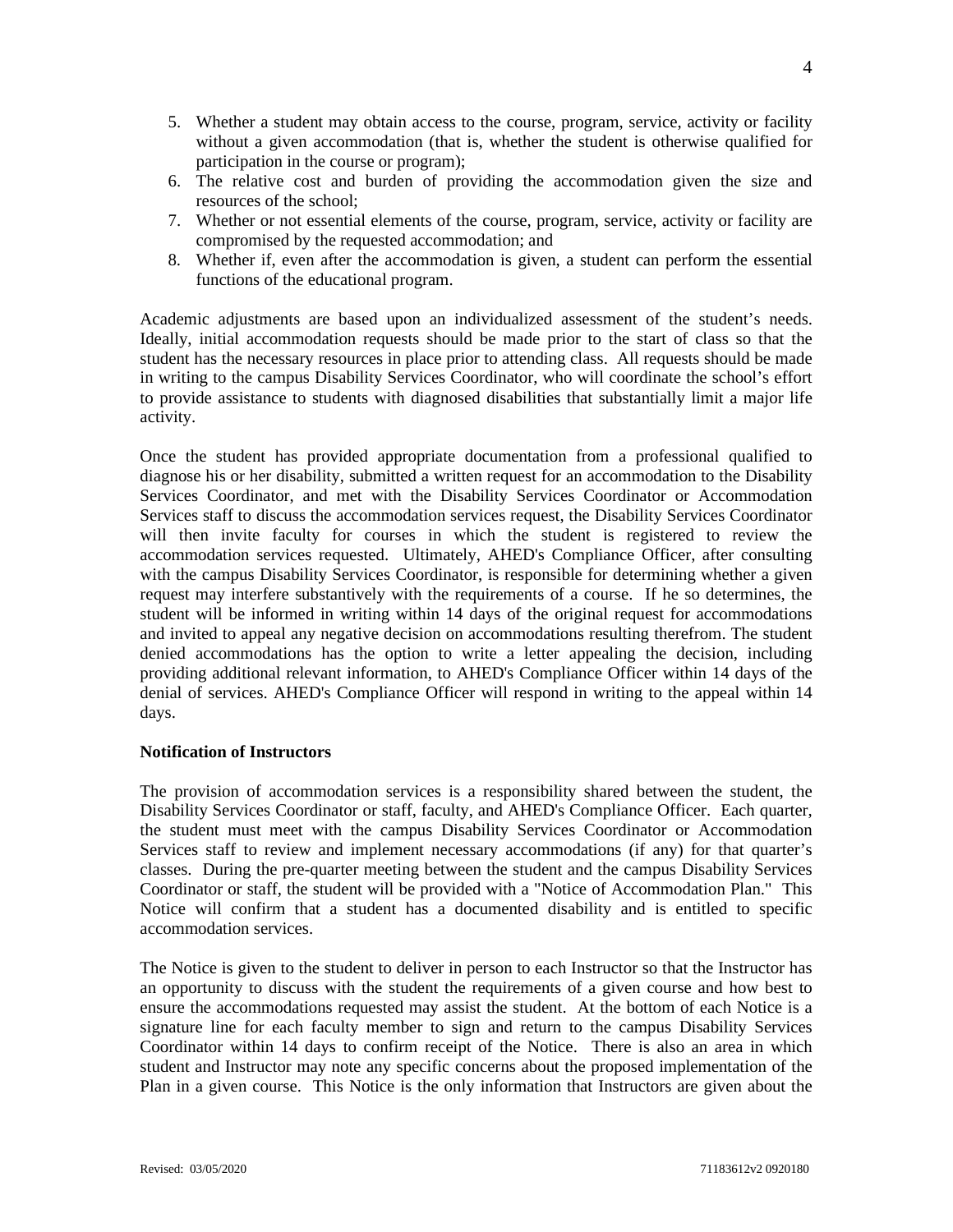student. Faculty members do not have access to the underlying diagnostic documentation of a student's disability absent a student's written permission to the contrary.

**Please Note**: Students may choose which if any accommodations to request for a given course. Faculty members are not required to provide classroom accommodations for students who fail to present them with an accommodation letter.

### **Eligibility**

In order to be eligible for accommodation services through an AHED school, a student must:

- 1. Provide current and comprehensive documentation by a qualified professional of a disability that limits at least one major life activity, as described below in the section labeled Documentation Requirements;
- 2. Submit a request in writing to the campus Disability Services Coordinator or Accommodation Services staff for accommodation(s);
- 3. Attend an initial interview with the campus Disability Services Coordinator or Accommodation Services staff in which the materials required under (1) above will be addressed, together with specific accommodation requests and program limitations; and
- 4. Schedule an appointment with the campus Disability Services Coordinator or staff prior to the start of each quarter during which that student is enrolled.

All accommodations will ultimately be reviewed and either approved or denied by AHED's Compliance Officer in conjunction with the campus Disability Services Coordinator. Accommodations can take significant time to arrange; students need to make any request for accommodations as early as possible to ensure that needed support is in place prior to the start of classes.

The campus Disability Services Coordinator will keep detailed notes as to the date each step of the request for accommodations process has occurred in order to ensure that the student's request has been fairly addressed. The request for accommodations process and any deliberative process utilized in making a final determination will be fully documented including notes recorded of pertinent discussions.

The campus Disability Services Coordinator will further retain all requests for accommodation, supporting documentation, including the date(s) of the request(s) for academic adjustments or services, the nature of each request, the final determinations and the reason(s) for any denials in the student's file.

**Please Note:** Accommodations CANNOT be provided until appropriate documentation as specified in (1) above is on file in the campus Disability Services Coordinator's Office and the interview specified in (3) above is held.

#### **Documentation Requirements**

To be eligible for accommodation services, students must provide documentation that meets the standards for demonstrating a disability, in accordance with the Americans with Disabilities Act ("ADA") and/or Section 504 of the Rehabilitation Act of 1973 and related regulations.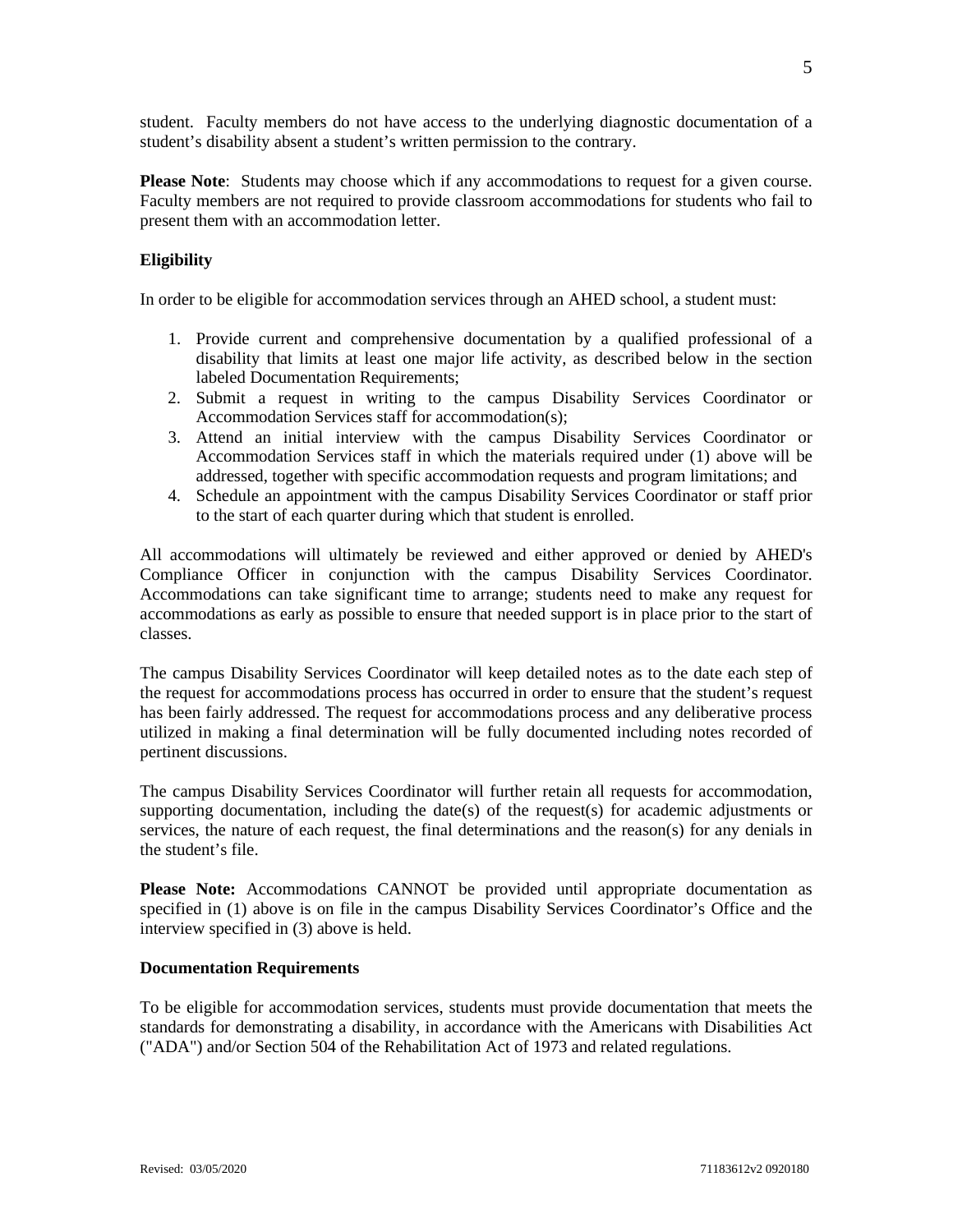AHED requires current documentation from appropriate, qualified professionals to support an accommodation request. In order to be considered current, documentation cannot be older than three (3) years.

If the initial documentation is determined to be inadequate because it fails to describe either the nature or the extent of the disability or otherwise support the accommodation request, AHED has the discretion to require additional documentation. If AHED does require additional documentation, the student will be notified within 14 days in writing of said request.

**Please Note**: Students bear the cost of obtaining appropriate, current documentation in compliance with this provision.

#### **Documentation of the disability must state the**:

- 1. Specific diagnosis;
- 2. Functional limitations (if any) within the academic environment as a result of the disability;
- 3. The degree to which the identified disability limits the student in comparison to most people;
- 4. The testing or evaluation procedures that were utilized to assess the level of limitation;
- 5. A report of the specific test or evaluation results; and
- 6. Recommendations for academic accommodation, if any.

**Please Note**: Disability eligibility verification forms are available from the campus Disability Services Coordinator's office for qualified diagnosticians to complete. While not required, these forms might assist the professional in determining specific information necessary to confirm accommodation services eligibility. To obtain the appropriate forms, simply contact your campus Disability Services Coordinator's office. Should you choose not to use these forms, you may request your qualified professional to provide a comprehensive report on his or her letterhead that addresses the aforementioned criteria.

#### **Requirements for Specific Disabilities**

There are certain disabilities for which AHED requires more specific information in order to determine eligibility for accommodations. These include learning disabilities, visual impairments, hearing impairments and deafness, attention deficit hyperactivity disorder, and psychiatric disabilities. The following information is provided to assist the appropriate professional in properly documenting a student's disability.

#### **Learning Disabilities**

Students with learning disabilities who have been diagnosed in high school within the last three years are required to provide the following information to verify eligibility for accommodations:

- 1. An Individual Education Plan (IEP) issued within the last three years identifying the student as being served for a specific learning disability; and
- 2. A Multi-Factored Evaluation (MFE) completed by a psychologist or school psychologist within the last three years. This assessment must indicate that the student has a diagnosed learning disability and was receiving services for the disability while in high school.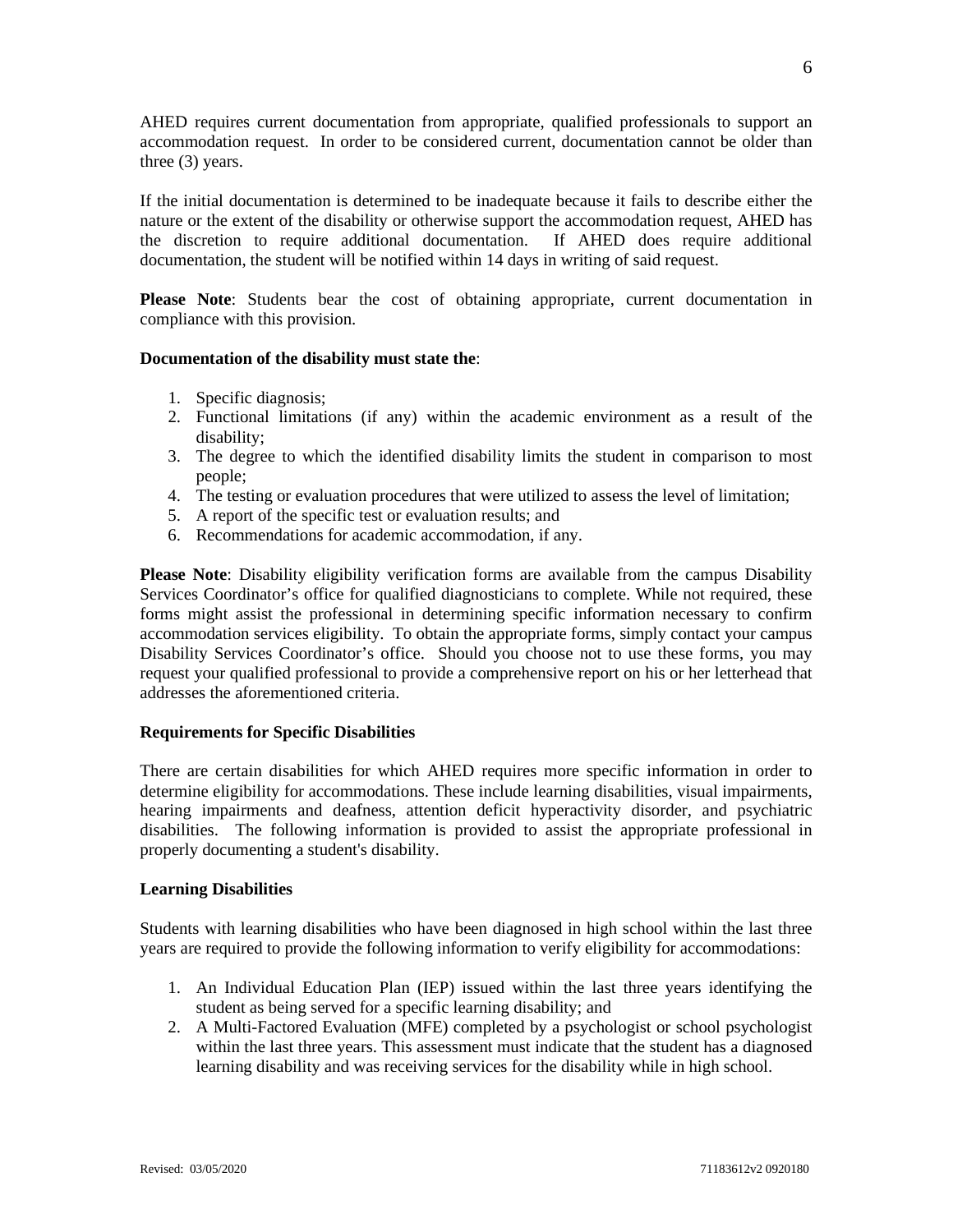If a student does not have the documentation specified in (1) and (2) above, the student may instead submit a report that includes a comprehensive psychoeducational assessment performed by a private psychologist or school psychologist indicating the presence of a specific learning disability.

The MFE or psychoeducational assessment for the diagnosis of a specific learning disability must be submitted on the letterhead of the qualified professional or school psychologist/district. The assessment must provide clear and specific evidence of a learning disability that substantially impairs at least one major life activity. It is not acceptable to administer one test, nor is it acceptable to base a diagnosis on only one of the several subtests.

Specifically, the assessment must conform to or include the following criteria:

- 1. Testing must have been conducted within the past three years;
- 2. Testing must indicate a specific diagnosis from the DSM-IV. Descriptions such as individual "learning styles," "learning differences," or "academic problems" do not by themselves qualify as a learning disability and will not satisfy this requirement;
- 3. The nature and the severity of the disability must be supported by the psychoeducational assessment;
- 4. Actual test scores must be provided. The assessment should include standard scores for all normed measures or percentiles. Grade equivalents are insufficient unless standard scores and/or percentiles are also included;
- 5. Test scores must show evidence of significant discrepancies and intra-individual differences;
- 6. A qualified professional or diagnostician must conduct the evaluation. The qualified professional or diagnostician must indicate licensure or certification on the assessment.

The assessment must include the following domains:

- 1. Aptitude: A complete adult-level aptitude battery is required with all subtests and standard scores. This should include the current version of one of the following:
	- Wechsler Adult Intelligence Scale (the preferred instrument);
	- Woodcock-Johnson Psychoeducational Battery: Test of Cognitive Ability; or
	- Stanford-Binet Intelligence Scale.
- 2. Achievement: A complete individually administered standardized achievement test. Acceptable instruments include, but are not limited to the current versions of the following:
	- Woodcock-Johnson Psychoeducational Battery: Tests of Achievement;
	- Wechsler Individual Achievement Test (WIAT);
	- Stanford Test of Academic Skill (TASK);
	- Scholastic Abilities Test for Adults (SATA);
	- Specific achievement tests such as the Test of Written Language-2 (TOWL-2);
	- Woodcock Reading Mastery Tests; or
	- The Stanford Diagnostic Mathematics Test.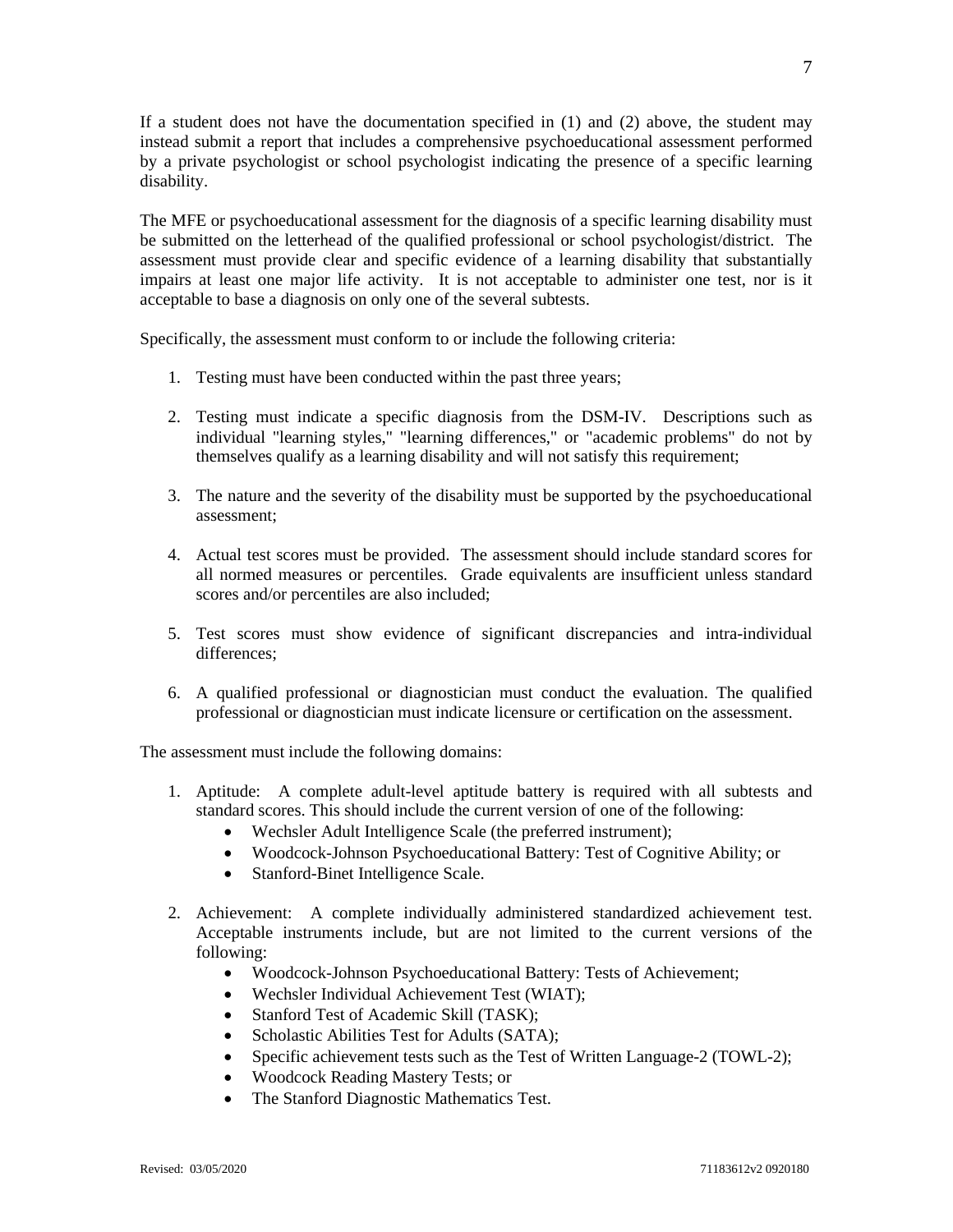**Please Note:** The Wide Range Achievement Test-Revised is not a comprehensive measure of achievement, and therefore is not acceptable if used as the sole measure of achievement.

- 3. Information Processing: Specific areas of information processing (such as short- and long-term memory; sequential memory; auditory and visual perception/processing; processing speed; executive functioning, motor ability) must be assessed. Acceptable instruments include but are not limited to the current versions of the following:
	- Detroit Tests of Learning Aptitude;
	- Information from subtests of the Wechsler Adult Intelligence Scale;
	- The Woodcock-Johnson Tests of Cognitive Ability; or
	- Other instruments relevant to the presenting learning problem.

### **Visual Impairments**

Appropriate documentation of visual impairment should include, at a minimum, information regarding the student's visual acuity, field restrictions, or other limitations. Given the range of such impairments, recommendations for accommodations and services (particularly adaptive technology needs) are beneficial. Generally, visual impairments manifest by at least one of the following:

- 1. Visual acuity of 20/70 or less in the better eye after the best possible correction;
- 2. Peripheral field so constricted that it affects one's ability to function in an educational setting; and/or
- 3. Progressive loss of vision which may affect one's ability to function in an educational setting.

## **Hearing Impairments and Deafness**

Appropriate documentation must include the degree of hearing loss and indicate functional limitations resulting from the disability. Hearing impairments are generally diagnosed when a person experiences a hearing loss of 30 decibels or greater, a pure tone average of 500, 1000, 2000 Hz, ANSI, unaided in the better ear. An audiologist's report detailing the student's degree of hearing loss must be included in the documentation.

#### **Attention Deficit Hyperactivity Disorder (ADHD)**

Appropriate documentation must include the specific DSM-IV diagnosis, as well as a report that indicates that a rigorous assessment process was used to diagnose the disability in accordance with criterion set by the DSM-IV. The documentation must also specify how the disability substantially impairs a major life activity.

#### **Psychiatric Disabilities**

Appropriate documentation must include the specific DSM-IV diagnosis, as well as a detailed description of how this disability causes a functional limitation for the student in the college learning environment. If concurrent accommodations are required based on side-effects of medication used to treat the disability, these medications and their effects on the student should be noted in the documentation.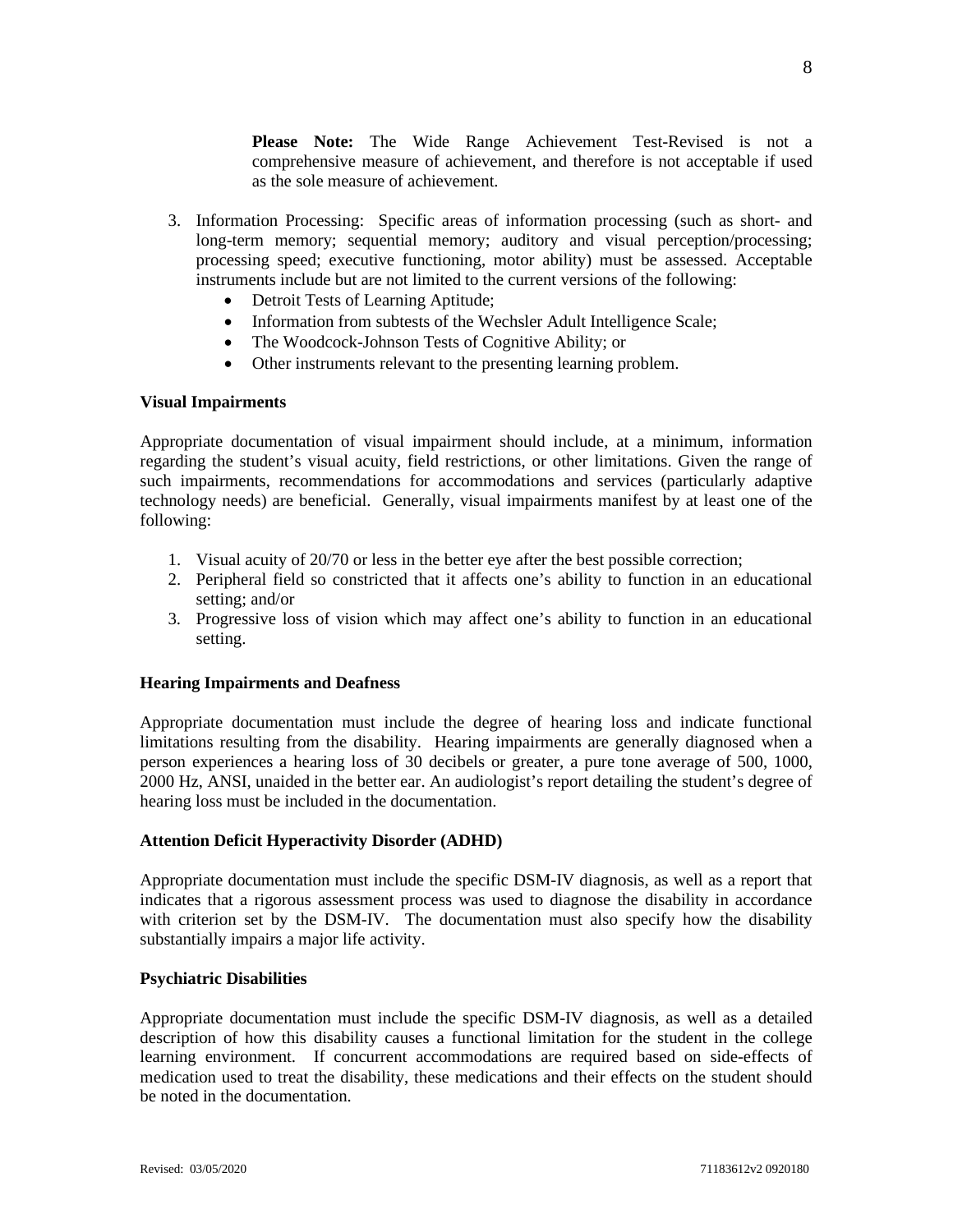#### **Services:**

#### **Academic Support Programs**

All students are provided with access to tutoring free of charge upon request. Extra assistance or tutoring is individual time with an Instructor to address any academic questions a student may have about a given course. Students should first request tutoring or extra assistance from his/her instructor and then through the Dean of Student's office if additional assistance is needed.

### **Advising**

The campus Disability Services Coordinator and his or her staff are available to meet with students to discuss concerns they might have with accommodations, instructors, and campus accessibility. We also highly recommend that students with disabilities take advantage of the academic advising resources of each individual program area. Accommodation Services staff will gladly meet with disabled students after they have first accessed this resource to help them assess the extent to which it met their needs. We strongly encourage students seeking advisement services to call in advance to obtain an appointment.

### **Note-taking**

A note-taking service is available for students with documented significant disabilities, such as physical, sensory, or processing deficits. It is important to note that this service is intended to augment the student's class attendance, not to replace it. Note-takers are other students in the class who may be compensated at the end of the semester to make copies of their notes. Notetakers will be asked to ask Reception to copy free of charge the notes immediately following class. Students employing a note-taker must then make arrangements with Reception to collect the copied notes.

Students who are eligible for this service are given the choice of either: (1) identifying a potential note-taker on their own in class, or (2) asking Accommodation Services staff to send a request to the Instructor asking him or her to announce in class that a student needs a note-taker. In the latter case, interested students will be asked to report to Accommodation Services staff to formalize the arrangement. Note-takers are assigned on a first-come, first-served basis.

All note-takers must complete employment paperwork at the Accommodation Services Office in order to be compensated. Concerns regarding the quality of notes or the timeliness of delivery should be directed to Accommodation Services staff immediately.

#### **Parking**

Students wishing to use designated Handicap Parking spaces at AHED schools must have the appropriate state issued placard. If a student does not have such a placard, but wishes to temporarily use Handicap Parking, the student must have his or her physician write a letter on letterhead that indicates (1) the nature of the student's disability and/or injury, and (2) the length of time the student will need special parking. This eligibility form should be returned to the campus Disability Services Coordinator.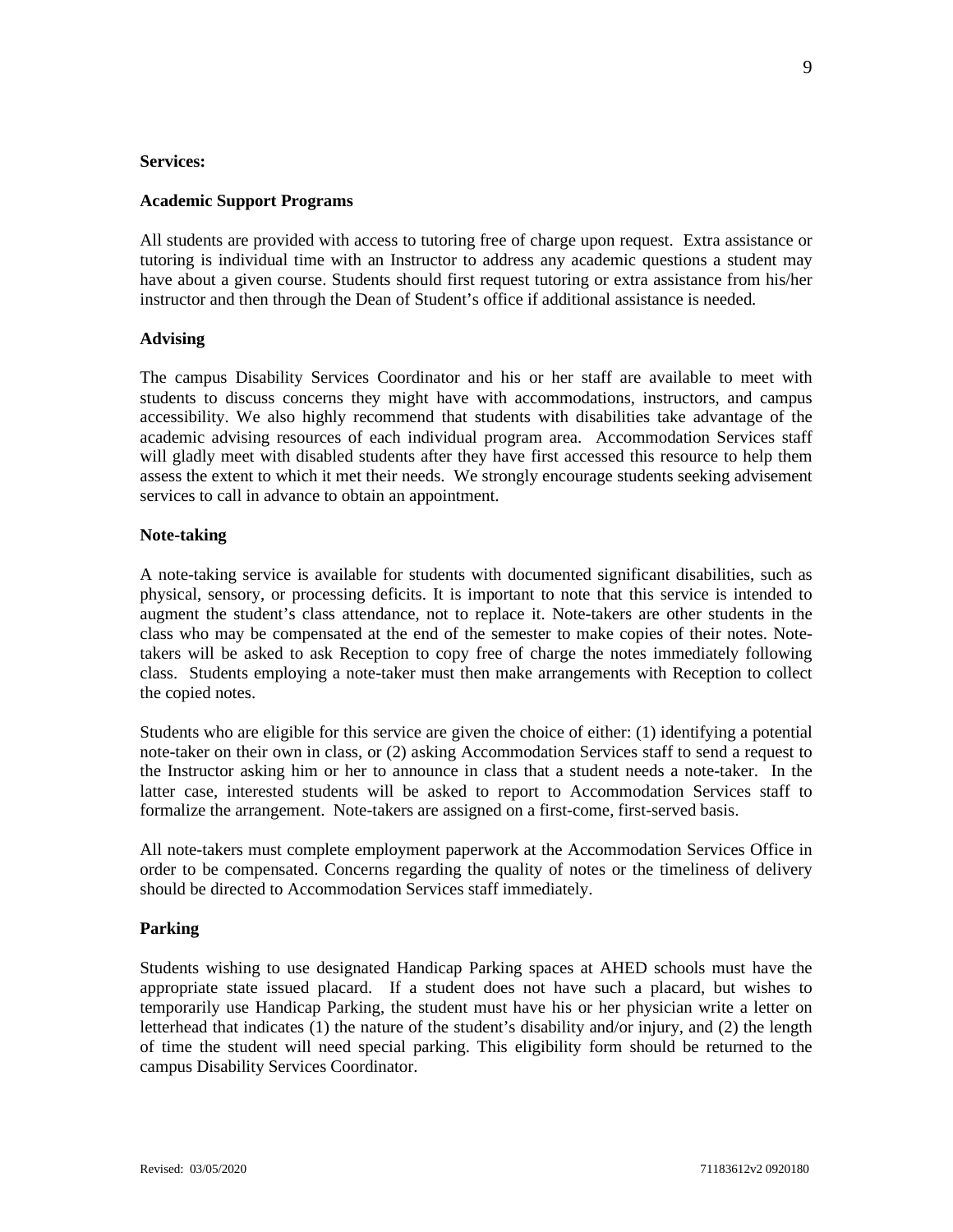#### **Test Accommodations**

Accommodation Services staff can arrange for proctoring, reasonable extended time, and alternative administration of examinations. Provision of the exam to Accommodation Services staff is equally the responsibility of the student, the Instructor and Accommodation Services staff. Specific guidelines have been established to ensure a consistent and expedient process. They are as follows:

The student is responsible for contacting the campus Disability Services Coordinator at least three days in advance to schedule a test. The student is also responsible for reminding the faculty member at least two class meetings in advance that the student will be taking the exam through Accommodation Services. Every effort will be made to arrange test proctoring on the same day and time as the test is regularly scheduled. Each student should be aware, however, that appointment times depend upon the availability of proctors.

All students utilizing the test proctoring service will be expected to take their tests at the same time as other class members. Students must schedule their exams Monday through Thursday to begin between 8:00 a.m. and 9:30 p.m. Any student wishing to take a test at a time and/or date other than as regularly scheduled must obtain written permission in advance both from the Instructor and Accommodation Services. New testing arrangements will be confirmed in writing.

If the student fails to complete the exam at the scheduled time and/or secure permission to take it at another time, the test will be returned to the Instructor, and the student will receive a score of "0" on the exam.

**Please Note:** Because of scheduling conflicts, Accommodation Services staff may need to schedule a student's appointment at a different date and/or time than the regularly scheduled exam. If this situation arises, the staff will notify the faculty member directly.

The Instructor is responsible for delivering the exam to Accommodation Services staff prior to the scheduled test time. The Instructor must provide written permission attached to the test if he or she intends to allow the student to use notes, textbooks, calculators, or other materials during the test (if applicable). At the time the Instructor delivers the exam to Accommodation Services, the Instructor may arrange the method by which the completed exam will be returned to the Instructor.

If a student has content-specific questions about the exam during proctoring, every effort will be made to contact the Instructor. If Accommodations Services staff are unable to reach her/him, they will instruct the student to provide a written explanation of her/his question, to be attached to the exam.

Once a student begins a proctored exam, the student is not permitted to leave the office for any reason. If, in accordance with the student's Accommodation Plan, the student needs to take frequent breaks, the exam will be broken up into smaller sections. Each section will be independently administered and the student will be permitted to take a break after she or he hands in the individual sections to the proctor. The student will not, however, be permitted to return to a section she or he has completed.

In the event of cheating or plagiarism, the proctor will end the exam immediately, and return the exam to the Instructor with a written description of what occurred. The student will then be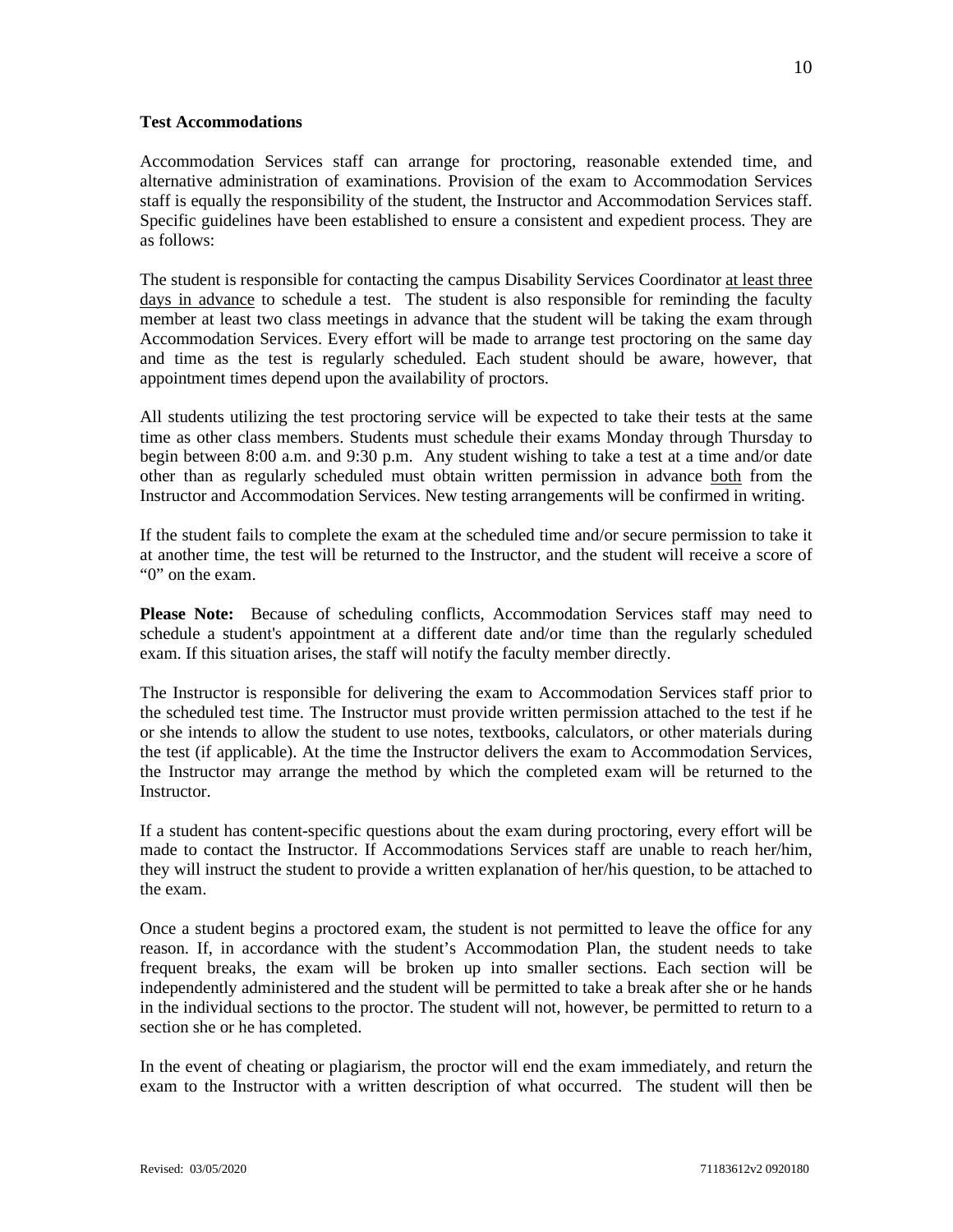subject to disciplinary action in the same way that any student taking the exam within the classroom environment would be.

### **ADA and Section 504 of the Rehabilitation Act Grievance Procedure**

As stated in the Americans with Disabilities Act of 1990 and Section 504 of the Rehabilitation Act of 1973, qualified students with disabilities have the right to request accommodations and to receive fair treatment within the educational system. AHED is dedicated to resolving conflicts and disagreements regarding requests for reasonable accommodations. Please note all other complaints not based on request for accommodations or academic adjustments due to a disability are processed pursuant to the College's general Grievance and Appeals policy set forth in the College Catalog & Student Handbook.

If you feel that you have been subjected to unfair or improper treatment with respect to a request for a reasonable accommodation due to a disability you may contact your campus Disability Services Coordinator. The process and timeline for filing a grievance are as follows:

1. Students shall express their concern initially with the appropriate faculty/staff member involved in the conflict in an informal manner. The campus Disability Services Coordinator should be contacted at the same time by the student to clarify rights and procedures for both parties.

The campus Disability Services Coordinator will keep detailed notes as to the date each step of the accommodations or disability grievance process has occurred in order to ensure that the student's request has been fairly addressed. The grievance process will be fully documented including notes recorded of pertinent discussions.

The campus Disability Services Coordinator will further retain all requests for accommodation, and complaints of discrimination supporting documentation, including the date(s) of the request(s) for academic adjustments or services, the nature of each request, the final determinations and the reason(s) for any denials in the student's file.

2. If the complaint is unresolved after the informal discussion, the student may file a formal, written statement of the problem with the campus Disability Services Coordinator's Office. The written complaint to the campus Disability Services Coordinator must clearly state the basis for the complaint (*i.e.*, the who, what, where, when and why), and must:

- Clearly state the nature and basis of the grievance
- Be signed and dated;

• Provide the name(s) of the person(s) alleged to have engaged in unfair or improper treatment due to a disability;

- Document specifics of the incident(s) in question; and
- Identify any known witness(es) who have knowledge of the allegations .

**Note:** In cases of alleged illegal discrimination based on race, sex, or handicap, the campus Disability Services Coordinator will contact AHED's Compliance Officer prior to advising the student about course of action.

3. The campus Disability Services Coordinator, in consultation with AHED's Compliance Officer, will conduct an investigation. AHED's Compliance Officer will respond in writing to the student within 14 days of the filing date of the complaint. As appropriate, AHED may designate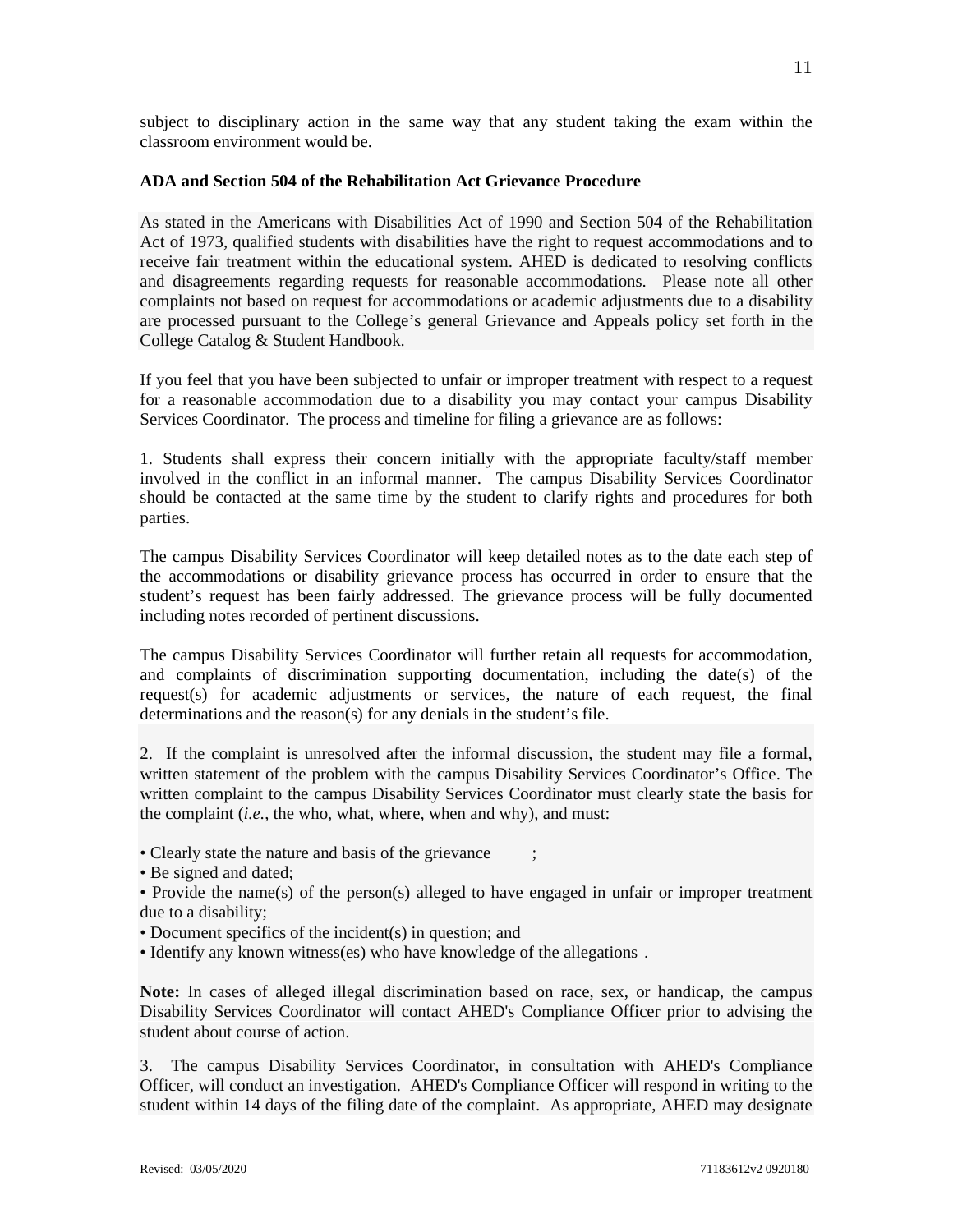different persons to review cases or may consolidate complaints when such action is consistent with administrative efficiency and a fair resolution of the problem. Written notification will be provided to the student in such a case.

4. If the student feels that the decision is arbitrary and capricious, or if they have new evidence to present, the student may appeal in writing to AHED's Compliance Officer within 14 days of the decision. If no appeal is made in writing to AHED's Compliance Officer within 14 days of the decision, then the decision shall be final. Upon appeal to AHED'S Compliance Officer, the following must be done:

• A copy of the appeal must be submitted to the campus Disability Services Coordinator and to AHED's Compliance Officer; and

• Upon appropriate review, the appellate determination must be communicated in writing to all parties involved within 14 days of the date of the appeal.

5. At any stage of the grievance procedure, if it was determined that law and/or college policy was violated, a remedy to the problem will be offered. If it is determined that there was no violation, the complainant will be notified within 14 days and other options for possible resolution of the complaint will be explained, including the right of the student to contact the United States Department of Education, Office of Civil Rights, 500 W. Madison Street, Suite 1475, Chicago, Illinois 60601. The office can also be reached at 312-730-1560 or at ocr.chicago@ed.gov.

| <b>Location</b>                                   | <b>Disability Services</b><br>Coordinator                           | <b>Contact</b><br><b>Number</b> | <b>E-Mail Address</b>               |
|---------------------------------------------------|---------------------------------------------------------------------|---------------------------------|-------------------------------------|
| Stautzenberger<br>Collect –<br>Maumee             | Academic Dean<br>1796 Indian Wood<br>Circle<br>Maumee, OH 43537     | 419-866-<br>0261                | jmorrison@stautzenberger.com        |
| Stautzenberger<br>Collect –<br><b>Brecksville</b> | Dean of Students<br>8001 Katherine Blyd<br>Brecksville, OH<br>44141 | 440-838-<br>1999                | smcmanamonr@stautzenberger.com      |
| Rockford<br>Career College                        | Dean of Students<br>1130 S. Alpine Rd<br>#100<br>Rockford, IL 61108 | 815-965-<br>8616                | dharriott@rockfordcareercollege.edu |

The Disability Services Coordinator for each AHED campus is: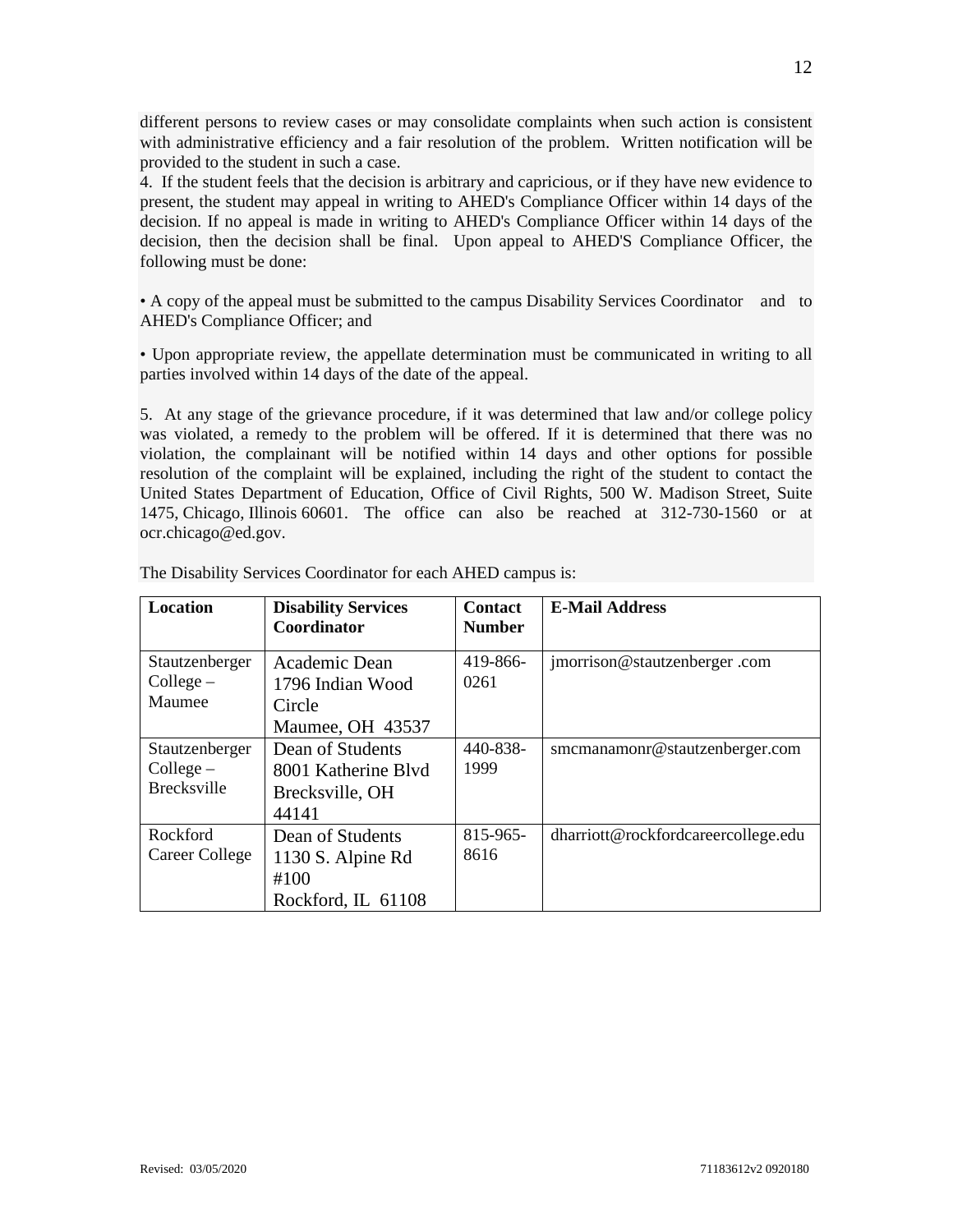AHED's Compliance Officer is Jeffrey Bodimer. His contact information is as follows:

Jeffrey Bodimer Chief Operations/Compliance Officer American Higher Education Development Corporation 116 Village Blvd, Suite 200 Princeton, NJ 08540 [jbodimer@ahed.com](mailto:jbodimer@ahed.com)